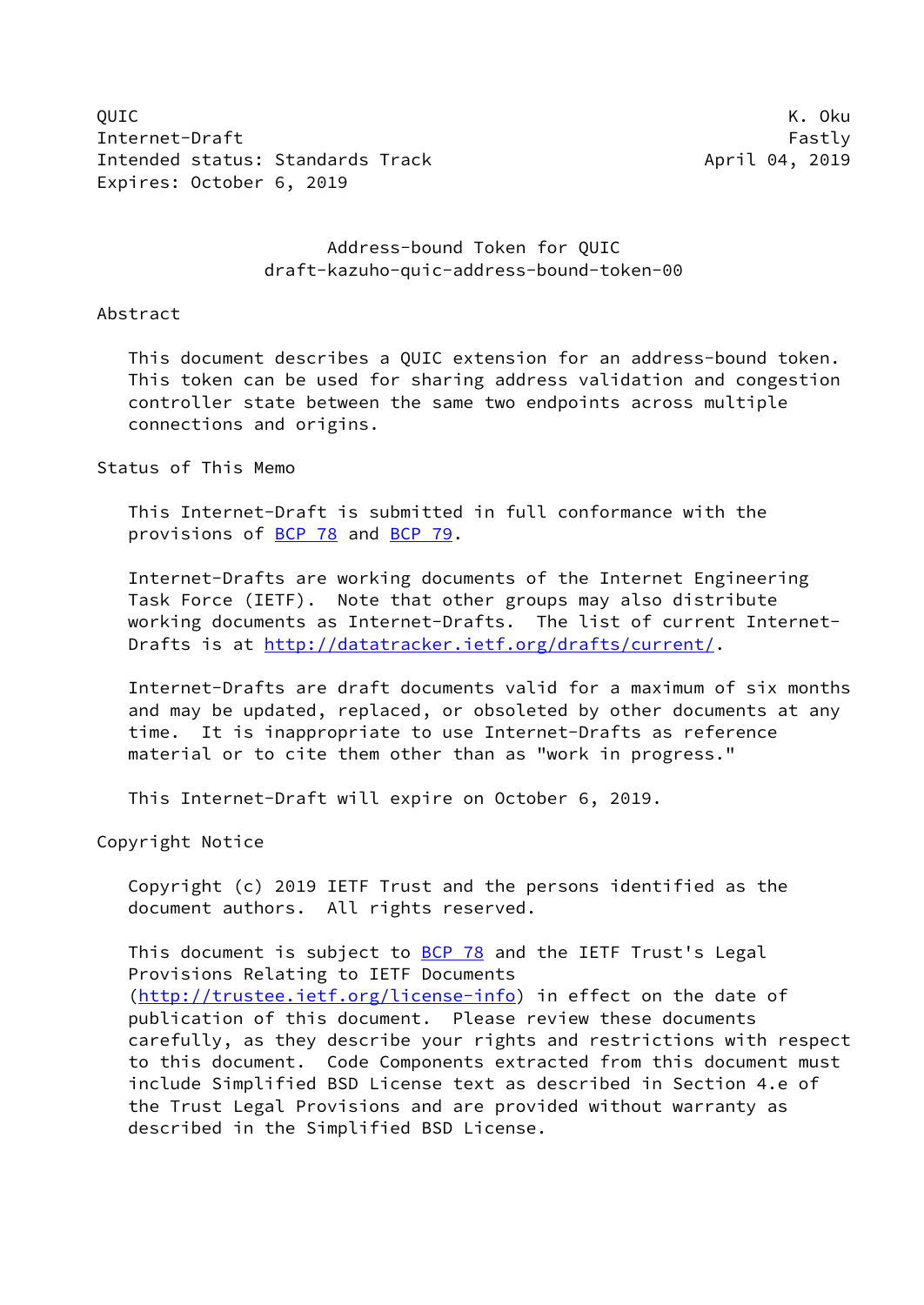<span id="page-1-1"></span>

| Internet-Draft | Address-bound Token for QUIC |  | April 2019 |  |
|----------------|------------------------------|--|------------|--|

# Table of Contents

|                                                   | $\overline{2}$ |
|---------------------------------------------------|----------------|
| 1.1. Notational Conventions                       | $\overline{2}$ |
| 2.                                                | $\overline{3}$ |
| The address_bound_token Transport Parameter<br>3. | $\overline{3}$ |
| Sharing the Congestion Controller<br>4.           | $\overline{3}$ |
| 5.                                                | $\overline{4}$ |
|                                                   | $\overline{4}$ |
|                                                   | $\overline{4}$ |
| 6.                                                | $\overline{4}$ |
| 7.                                                | $\overline{4}$ |
| Normative References<br>7.1.                      | $\overline{4}$ |
| 7.2. Informative References                       | $\overline{5}$ |
| Appendix A. Design Variations                     | $\overline{5}$ |
| Using Alt-Svc Name as the Key<br>A.1.             | $\overline{5}$ |
| A.2. Cross-connection Prioritization              | $\overline{5}$ |
| Appendix B. Acknowledgements                      | 6              |
| Author's Address                                  | 6              |
|                                                   |                |

## <span id="page-1-0"></span>[1](#page-1-0). Introduction

 Some, if not all of the application protocols that are built on top of QUIC [\[QUIC-TRANSPORT](#page-4-7)], including HTTP/3 [[QUIC-HTTP\]](#page-4-8), require or would require clients to establish different connections for each server name, even when those server names are hosted by the same server. This restriction introduces several drawbacks:

- o Address validation is required for each connection establishment specifying a different server name, thereby restricting the amount of data that a server can initially send.
- o Distribution of network bandwidth among these connections is governed by the startup phase and congestion control dynamics, which can lead to unfair distribution for short-lived connections.
- o It is hard if not impossible to prioritize the transmission of some connections among others.

 To resolve these issues, this document defines a QUIC transport parameter that expands the scope of the token from the server name to a union of the server name and the server's address tuple.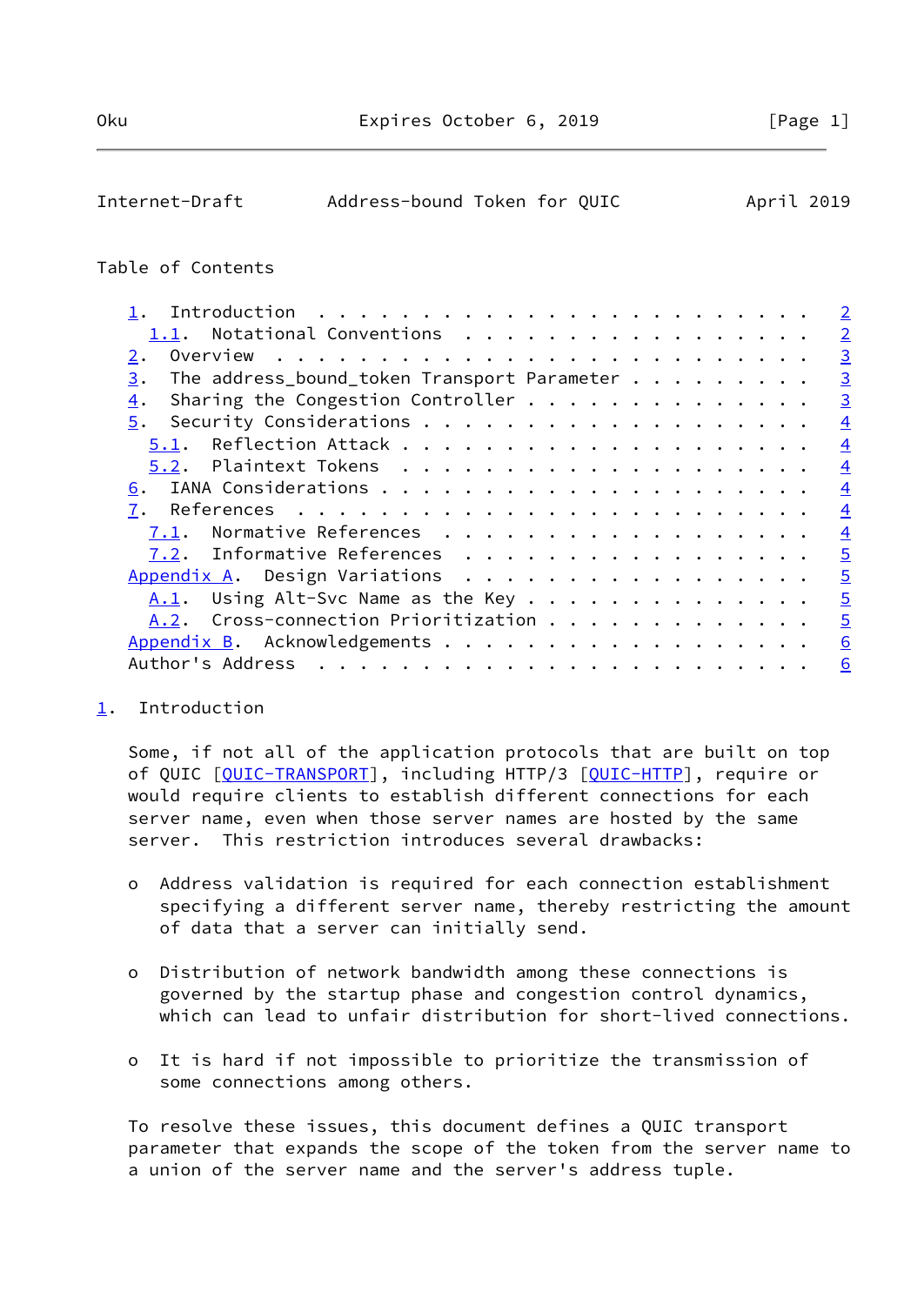## <span id="page-2-0"></span>[1.1](#page-2-0). Notational Conventions

 The key words "MUST", "MUST NOT", "REQUIRED", "SHALL", "SHALL NOT", "SHOULD", "SHOULD NOT", "RECOMMENDED", "MAY", and "OPTIONAL" in this document are to be interpreted as described in [\[RFC2119](https://datatracker.ietf.org/doc/pdf/rfc2119)].

| 0ku | Expires October 6, 2019 | $\lceil \text{Page } 2 \rceil$ |
|-----|-------------------------|--------------------------------|
|     |                         |                                |

<span id="page-2-2"></span>

| Internet-Draft | Address-bound Token for QUIC |  |  | April 2019 |
|----------------|------------------------------|--|--|------------|
|----------------|------------------------------|--|--|------------|

#### <span id="page-2-1"></span>[2](#page-2-1). Overview

 When accepting a new connection, a server sends the "address\_bound\_token" transport parameter indicating to the client that the tokens it would send can be used for establishing future connections against the server's address tuple regardless of the server's name, and sends the tokens using the NEW\_TOKEN frames.

 A server can embed the identifier of the congestion controller tied to the connection within the tokens that it sends. Then, when accepting a new connection using the advertised token, the server tries to associate the new connection to the existing congestion controller by using the identifier found in the provided token. Once the server succeeds in making this association, it can skip address validation and the startup phase for the new connection, as well as using the congestion controller for distributing the network bandwidth between the old and the new connection.

 Even when it is impossible to share a congestion controller among multiple connections, sharing the tokens between different server names raises the chance of the server receiving a token that has not yet expired. That improves the odds of skipping address validation and reusing the information of the path, such as the estimated round trip time or the network bandwidth.

<span id="page-2-3"></span>[3](#page-2-3). The address\_bound\_token Transport Parameter

 A server sends the "address\_bound\_token" transport parameter (0xTBD) to indicate that tokens sent using the NEW\_TOKEN frame are "address bound tokens". That is, they can be used by the client for future connections established to the same server name or to the same server IP address and port.

 Only the server sends the "address\_bound\_token" transport parameter. A client MUST NOT send this transport parameter. A server MUST treat receipt of a "address\_bound\_token" transport parameter as a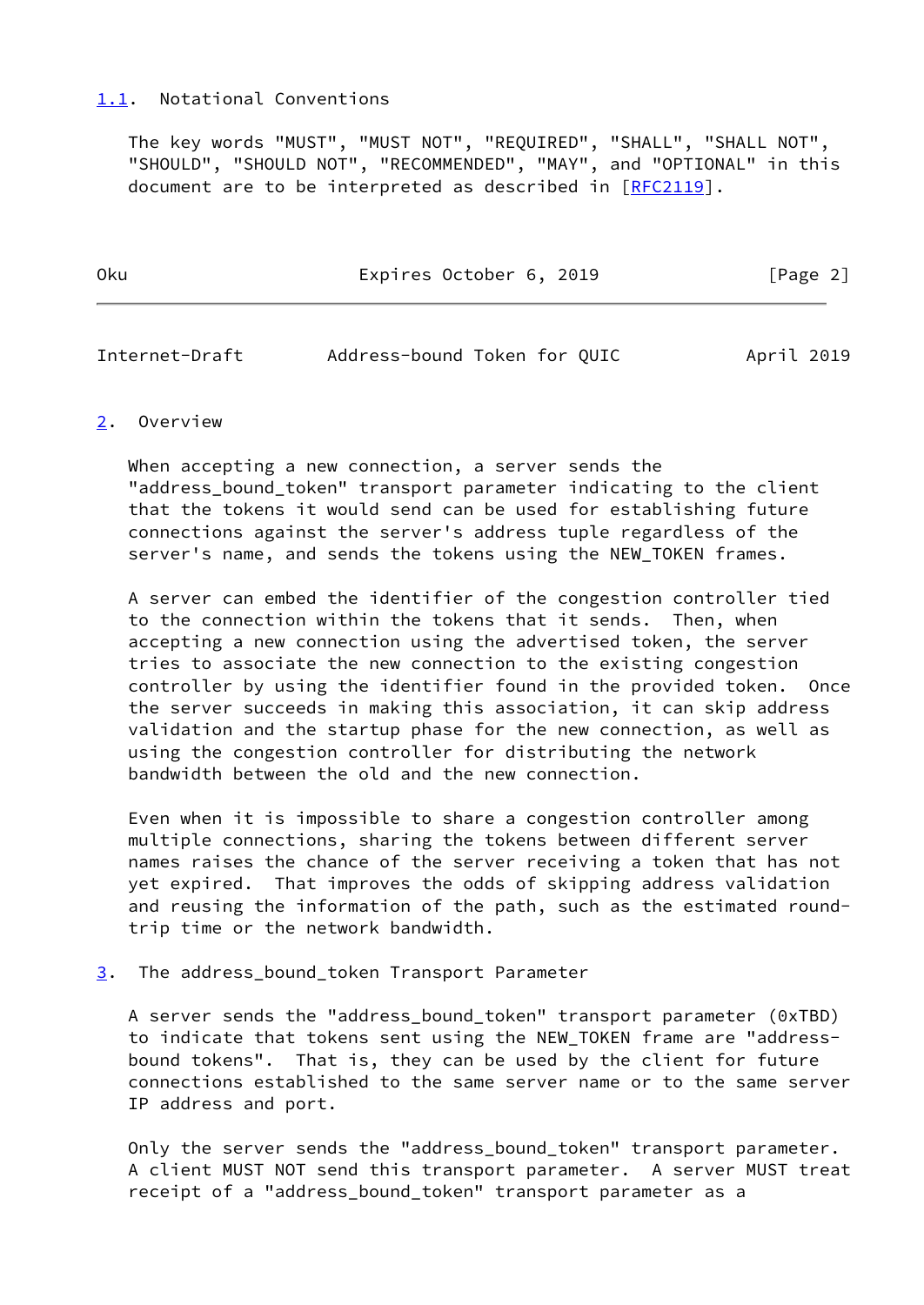connection error of type TRANSPORT\_PARAMETER\_ERROR.

The "address bound token" transport parameter does not carry a value; the length of the value MUST be set to zero. A client that receives this transport parameter not conforming to these requirements MUST terminate the connection with a TRANSPORT PARAMETER ERROR.

<span id="page-3-0"></span>[4](#page-3-0). Sharing the Congestion Controller

 When multiple QUIC connections share a single congestion controller, how the send window is distributed between the connections is up to the sender's discretion.

| 0 <sub>ku</sub> | Expires October 6, 2019 | [Page 3] |
|-----------------|-------------------------|----------|
|                 |                         |          |

<span id="page-3-2"></span>Internet-Draft Address-bound Token for QUIC April 2019

 However, the use of the "address\_bound\_token" transport parameter MUST NOT cause any change to when the acknowledgements are sent by a connection endpoint. Similarly, while connection endpoints will forward receipts of acknowledgements and loss signals to the shared congestion controller, loss recovery logic SHOULD operate independently for each connection.

- <span id="page-3-1"></span>[5](#page-3-1). Security Considerations
- <span id="page-3-3"></span>[5.1](#page-3-3). Reflection Attack

 An attacker can create a connection to obtain an address-bound token, warm up the connection, then initiate a new connection by using the token with a spoofed client address or port number. If the server skips address validation and retains the congestion window as-is, the spoofed address might receive a large amount of unsolicited data.

 The impact of the attack is equivalent to the spoofed NAT rebinding attack. A server SHOULD NOT skip path validation if the source IP address of an initiating connection is different from the address for which the address-bound token was issued.

## <span id="page-3-4"></span>[5.2](#page-3-4). Plaintext Tokens

 An address-bound token MUST NOT expose linkability between connections, for example by including the identifier of the congestion controller in cleartext. Exposing a value shared between multiple tokens that could be carried among different connections allows observers to identify the connections belonging to the same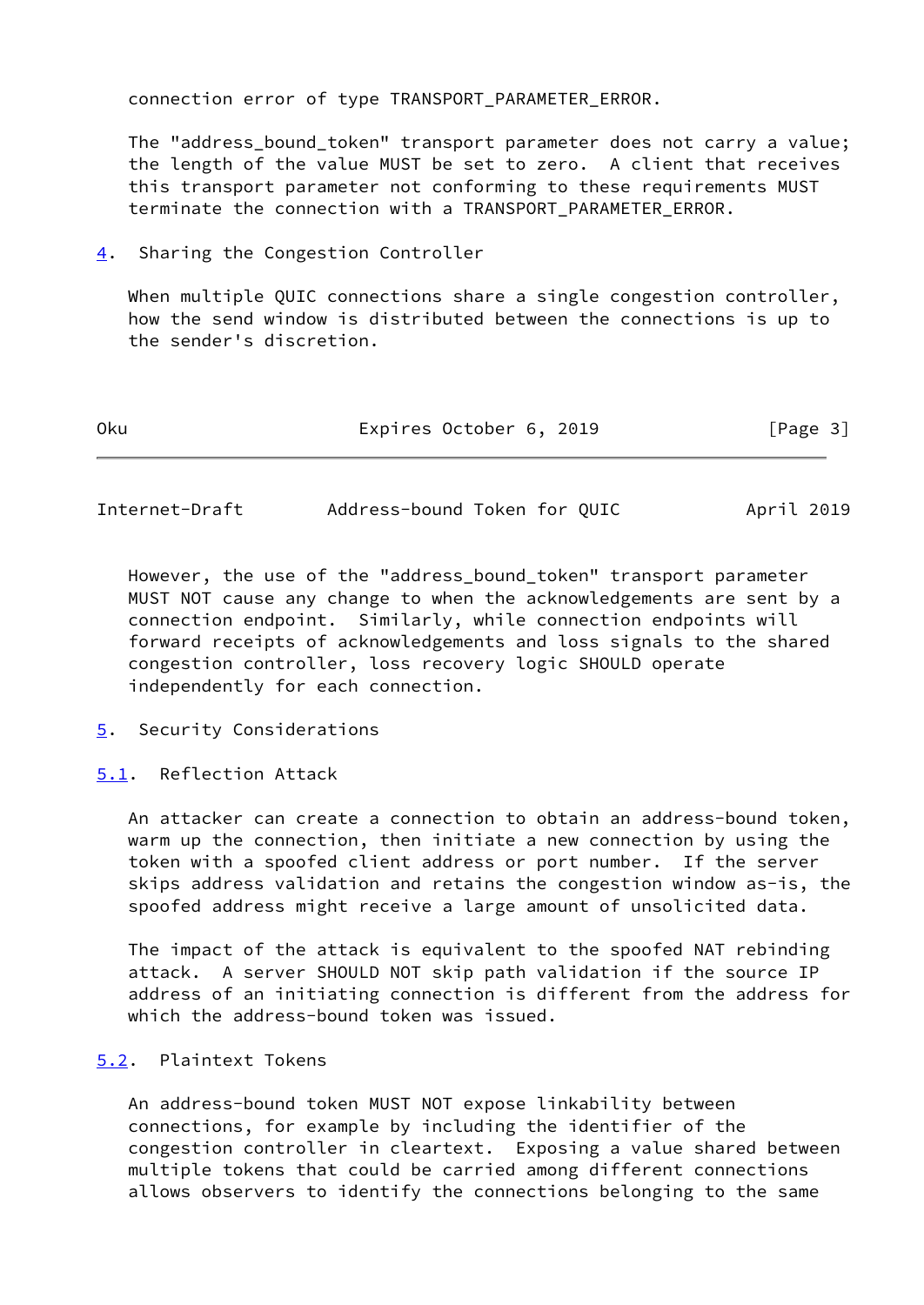client.

<span id="page-4-0"></span>[6](#page-4-0). IANA Considerations

TBD

- <span id="page-4-1"></span>[7](#page-4-1). References
- <span id="page-4-2"></span>[7.1](#page-4-2). Normative References

<span id="page-4-7"></span>[QUIC-TRANSPORT]

 Iyengar, J., Ed. and M. Thomson, Ed., "QUIC: A UDP-Based Multiplexed and Secure Transport", [draft-ietf-quic](https://datatracker.ietf.org/doc/pdf/draft-ietf-quic-transport-16) [transport-16](https://datatracker.ietf.org/doc/pdf/draft-ietf-quic-transport-16) (work in progress), October 2018.

 [RFC2119] Bradner, S., "Key words for use in RFCs to Indicate Requirement Levels", [BCP 14](https://datatracker.ietf.org/doc/pdf/bcp14), [RFC 2119](https://datatracker.ietf.org/doc/pdf/rfc2119), DOI 10.17487/RFC2119, March 1997, [<https://www.rfc](https://www.rfc-editor.org/info/rfc2119) [editor.org/info/rfc2119](https://www.rfc-editor.org/info/rfc2119)>.

| 0 <sub>ku</sub> | Expires October 6, 2019 | [Page 4] |
|-----------------|-------------------------|----------|
|                 |                         |          |

<span id="page-4-4"></span>Internet-Draft Address-bound Token for QUIC April 2019

- <span id="page-4-8"></span><span id="page-4-3"></span>[7.2](#page-4-3). Informative References
	- [QUIC-HTTP]

 Bishop, M., Ed., "Hypertext Transfer Protocol Version 3 (HTTP/3)", [draft-ietf-quic-http-16](https://datatracker.ietf.org/doc/pdf/draft-ietf-quic-http-16) (work in progress), October 2018.

 [RFC7838] Nottingham, M., McManus, P., and J. Reschke, "HTTP Alternative Services", [RFC 7838](https://datatracker.ietf.org/doc/pdf/rfc7838), DOI 10.17487/RFC7838, April 2016, [<https://www.rfc-editor.org/info/rfc7838](https://www.rfc-editor.org/info/rfc7838)>.

<span id="page-4-5"></span>[Appendix A.](#page-4-5) Design Variations

<span id="page-4-6"></span>[A.1](#page-4-6). Using Alt-Svc Name as the Key

 An alternative approach to using the server's address tuple as the scope of the token is to use the "host" value of the Alt-Svc [\[RFC7838](https://datatracker.ietf.org/doc/pdf/rfc7838)] header field as the scope.

 In such an approach, a server would send one host value for all the origins it hosts. Then, a client using the value of the host as the scope of the tokens would be able to send a token received on any of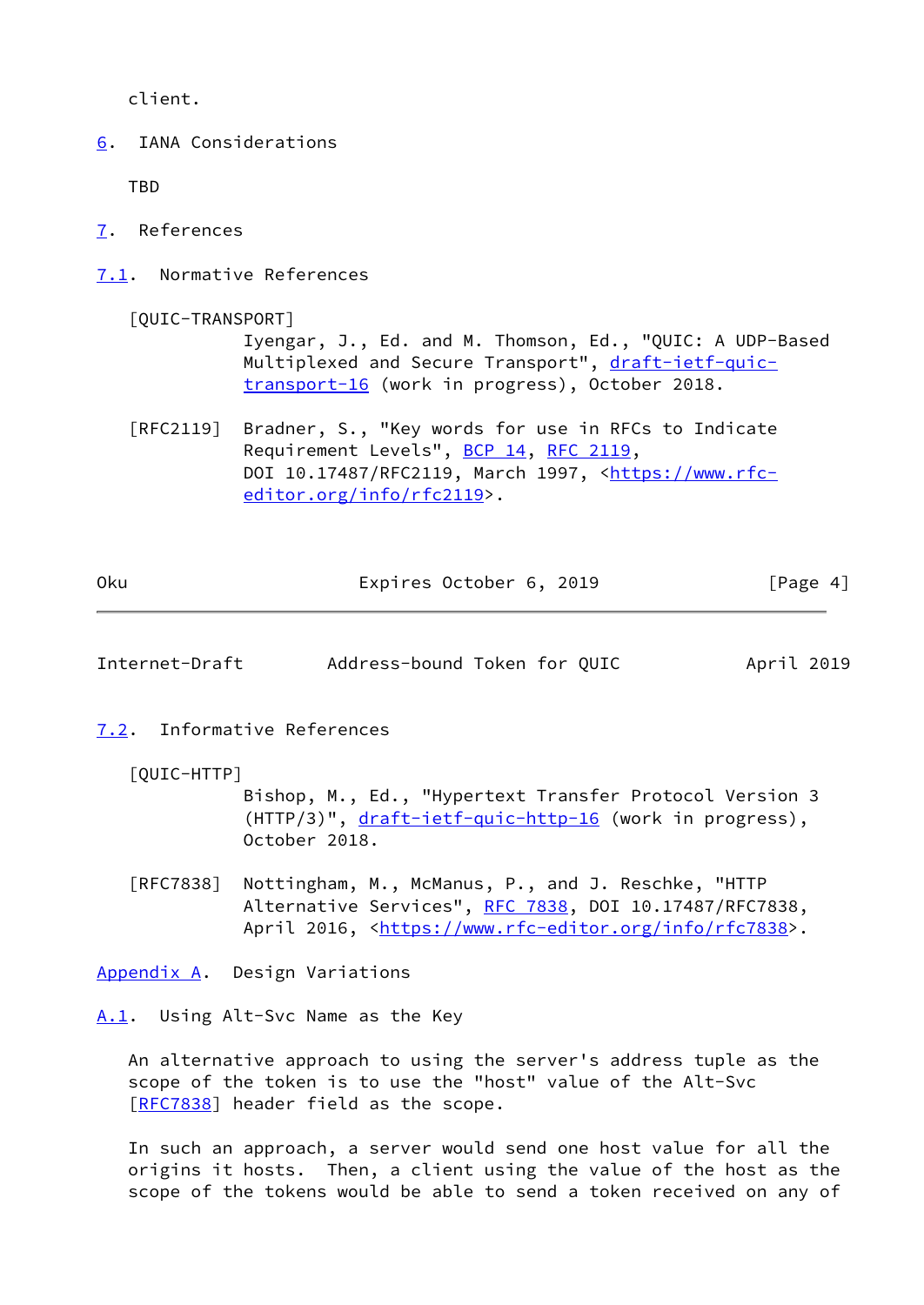the connections that went to the server on any of the future connections that goes to the server.

 The downside of the approach is that the design works only for HTTP/3 connections being upgraded by the Alt-Svc header field.

#### <span id="page-5-0"></span>[A.2](#page-5-0). Cross-connection Prioritization

 A natural extension to the proposed scheme would be to define a way of prioritizing the connections, so that some connections can be given higher precedence than others. As an example, it would be sensible to prioritize a connection carrying real-time video stream above a connection that is transferring an update image of an operating system.

 A simple way of prioritizing between the connections would be to associate a priority value to every connection that would be respected by the sender when it distributes the bandwidth among the connections.

The PRIORITY frame (type=0xTBD) indicates the priority.

| 0ku | Expires October 6, 2019 | [Page 5] |
|-----|-------------------------|----------|
|-----|-------------------------|----------|

<span id="page-5-1"></span>

| Internet-Draft | Address-bound Token for QUIC |  | April 2019 |  |
|----------------|------------------------------|--|------------|--|
|                |                              |  |            |  |

```
\Omega 0 1 2 3 4 5 6 7
+-+-+-+-+-+-+-+-+
  | Priority (8) |
+-+-+-+-+-+-+-+-+
```
 The Priority field carries the priority of the connection, subtracted by one.

 Each connection is assigned a priority value between 1 and 256. The initial priority is 16.

 The PRIORITY frame is sent by an endpoint to encourage the receiver to assign bandwidth proportional to the suggested priority value for each connection.